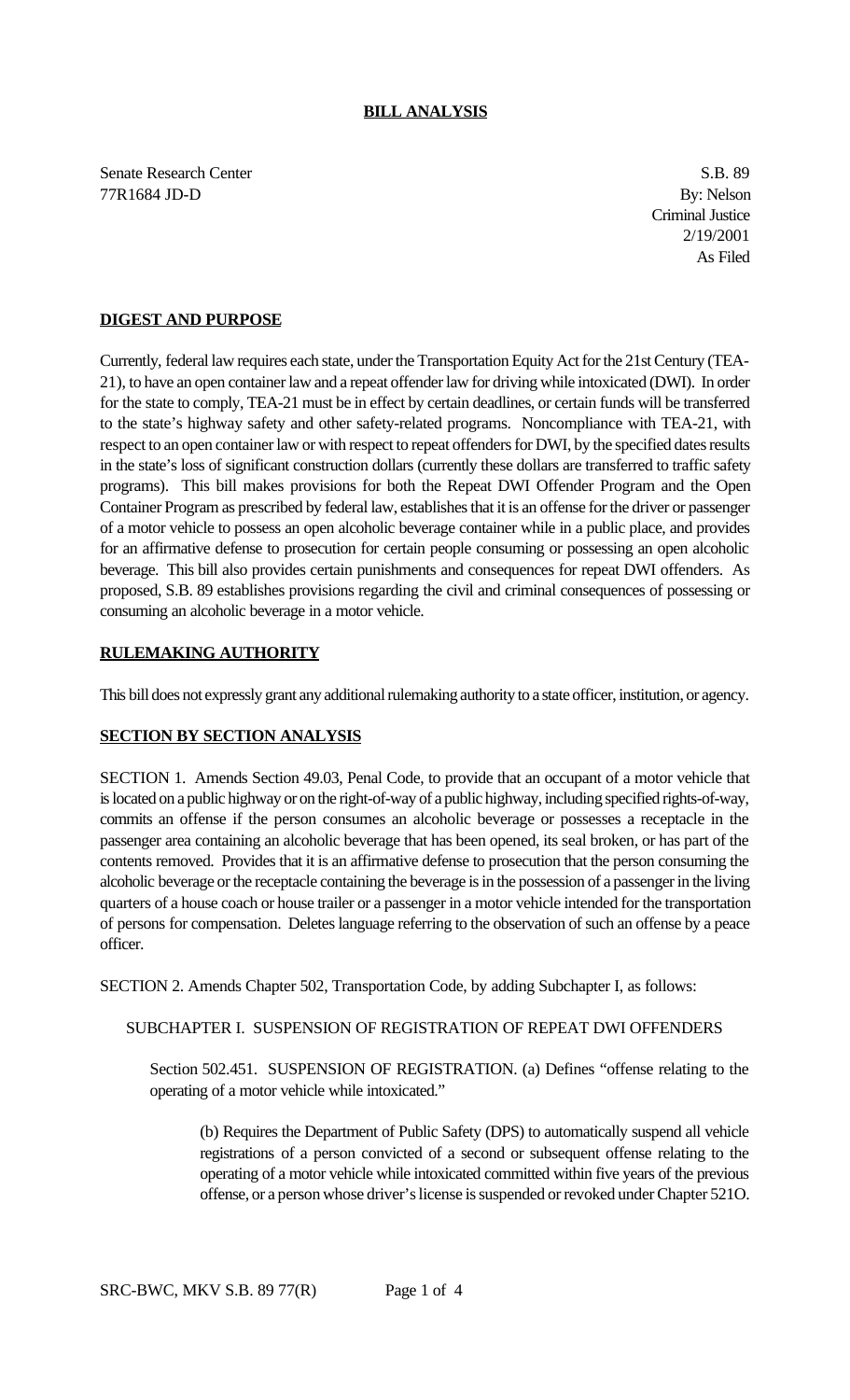(c) Provides that a suspension of a vehicle registration begins on the date that the suspension or revocation of the person's driver's license takes effect and continues until the date on which the period of suspension terminates or the revoked license is reinstated.

Section 502.452. PROHIBITION AGAINST RENEWAL OR OTHER REGISTRATION. Prohibits a person whose vehicle registration is suspended under Section 502.451 from renewing the suspended vehicle registration or registering another vehicle in the person's name before the expiration of the period of registration suspension.

Section 502.453. OPERATION OF A MOTOR VEHICLE IN VIOLATION OF SUSPENSION; OFFENSE. (a) Provides that a person commits an offense if the person, during a period that a suspension of the vehicle registration is in effect, operates the vehicle on a highway or knowingly permits the vehicle to be operated on a highway.

(b) Provides that it is an affirmative defense to prosecution under this section that the person had not received notice of a suspension order concerning the person's vehicle registration.

(c) Provides that an offense under this section is a misdemeanor punishable by a fine of not less than \$100 or more that \$500 and a confinement in county jail for a term of not less than 72 hours or more than six months.

Section 502.454. NOTICE OF SUSPENSION OF VEHICLE REGISTRATION. (a) Requires the DPS to give written notice of a vehicle registration suspension.

(b) Requires the notice to be delivered by personal delivery to the person or by deposit in the United States mail addressed to the person at the last address supplied to the Texas Department of Transportation (department) or DPS by the person.

(c) Provides that notice by mail is presumed to be received on the 10th day after it is mailed, and authorizes certain proof of the notice to be made by the certificate of a DPS employee.

(d) Requires a certificate of notice personally delivered by a departmental employee to specify the name of the person to whom the notice was given and the time, place, and manner of the delivery of the notice.

Section 502.455. RETURN OF VEHICLE REGISTRATIONS AND LICENSE PLATES TO DEPARTMENT OF PUBLIC SAFETY. (a) Requires a person notified of a vehicle registration suspension to send the person's vehicle registration receipts and license plates for the vehicles to the DPS.

(b) Requires the registration receipts and license plates to be sent no later than the 10th day after the person receives written notice from DPS.

Section 502.456. FAILURE TO RETURN VEHICLE REGISTRATION AND LICENSE PLATES; OFFENSE. (a) Sets forth that a person commits an offense if the person fails or refuses to send to DPS the vehicle registration receipts and license plates in a timely manner.

(b) Sets forth that an offense under this section is a misdemeanor punishable by a fine of not less than \$100 or more than \$500 and confinement in county jail for a term of not less than 72 hours or more than six months.

(c) Requires DPS to direct an employee of DPS to obtain and send to DPS the vehicle registration receipts and license plates of a person who fails to return them in accordance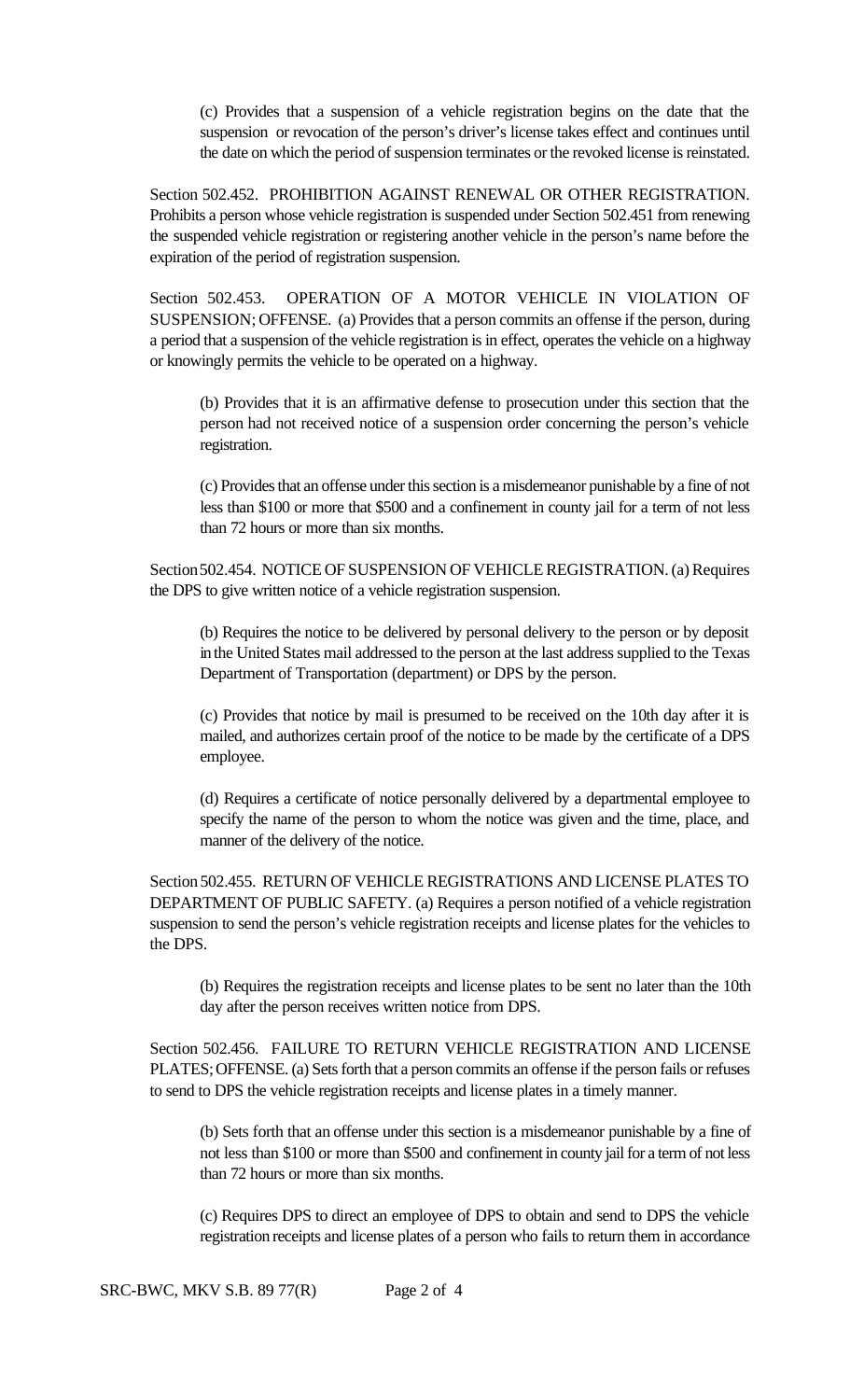with Section 502.455.

(d) Authorizes the director of DPS or a person designated by the director to file a complaint against a person for an offense under Subsection (a).

Section 502.457. TRANSFER OF VEHICLE REGISTRATION PROHIBITED. (a) Prohibits an owner whose vehicle registration has been suspended under this subchapter from transferring the registration unless authorized under Subsection (b) or from registering the motor vehicle in another name to which the registration applies.

(b) Authorizes DPS to authorize transfer of vehicle registration if the director determines that the transfer is in good faith and is not to defeat the purposes of this subchapter.

(c) Provides that this section does not affect the rights of a conditional vendor or person with security interest in a motor vehicle owned by a person who is subject to this section if the vendor or secured party is not the registered owner of the vehicle.

Section 502.458. REINSTATEMENT FEE. (a) Prohibits the reinstatement of a vehicle registration and the issue of a new registration receipt or license plates to the person until the person pays DPS a fee of \$50.

(b) Provides that the fee imposed by this section is in addition to other fees imposed by law.

(c) Requires a person to only pay one fee under this section without regard to the number of registrations and license plates to be reinstated for or issued to the person in connection with the payment.

SECTION 3. Amends Section 521.251, Transportation Code, by redesignating existing Subsections (d) and (e) and adding a new Subsection (d), as follows:

(d) Prohibits an order granting a person an occupational license from taking affect before the first anniversary of the effective date of the suspension, if the person's driver's license has been suspended as a result of a second or subsequent conviction under Section 49.04 (Driving While Intoxicated), 49.07 (Intoxication Assault), or 49.08 (Intoxication Manslaughter), Penal Code, committed within five years of the date on which the most recent offense was committed.

SECTION 4. Amends Section 521.344, Transportation Code, as follows:

Section 521.344. New heading: SUSPENSION FOR OFFENSES INVOLVING INTOXICATION. (a) Deletes language referring to an offense committed as a result of the introduction of alcohol into the body, and redefines the period of a license suspension to be not less than one year rather than 180 days, or more than two years.

(b) Makes conforming changes.

(d) Makes an exception under Section 49.09 (Enhanced Offenses and Penalties), Penal Code, to the prohibition against revoking the license of a person during a period of probation if the person is required to complete an educational program designed to rehabilitate persons who have operated motor vehicles while intoxicated. Makes a conforming change.

SECTION 5. Amends Section 9 (h), Article 42.12, Code of Criminal Procedure, to refer to the conditions under which a judge is required to direct a supervision officer to conduct an evaluation to determine the appropriateness of and course of conduct for an alcohol or drug rehabilitation for a defendant. Includes